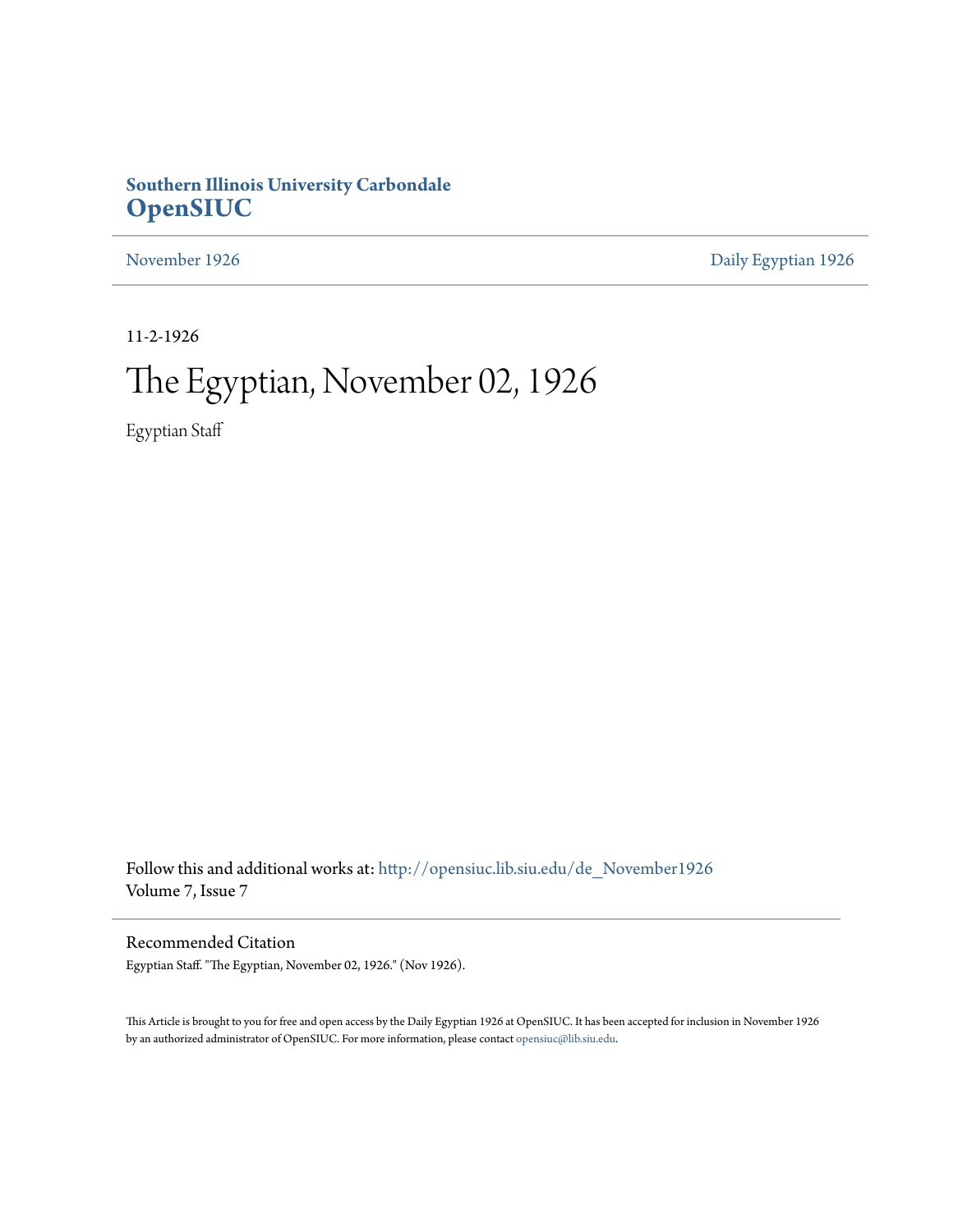**NOVEMBER**  $12 - 13$ **UM-BOY** 

ГАЕ FOYDTIAN Read by Four Thousand Students, Faculty and Friends of the School

GET **CAPE'S GOAT** 

Volume VII

Carbondale, Illinois, Nov. 2, 1926

itor of Obelisk

SHURTLEFF, 20; MAROONS,

Fred McLain. **Business Manager** 



Frid McLain is following in the footsteps of his brothers, Guy and Orville for when the time came to elect a business manager of the Obolisk the Sophomores turned to Fred from "Babes in Tovland" opera. tor their leader.

At the beginning of the Fall term, has filled with competence thus far. He is an excellent student and ranks he has always been interested in school activities and all things which uphold the old S. I. N. U. He has proved himself to be a faithful and tireless worker in everything he takes part in. Fred is a lively, ener-Fetic person and has made a host of friends in the S. I. N. U., besides showing his business ability.

### **AND THEN I AWOKE**

of the fire-engine tearing down Nor. I had left my psychology in the H- liead linesman, Macwheter, (Milli-<br>of the fire-engine tearing down Nor. I had left my psychology in the H- kin).<br>mal avenue. Already a crowd was running to the fire and I heard someone cry, "The Normal is on fire!" I. too, ran with the mob. Finally we were close enough to see the blaze Was on fire! Why was no one making that a lemon crush?

### **Homecoming** November 12 and 13

Plans are well under way for the S. I. N. U. sons and daughters.

the end of the program.

nies will be featured in a scene taken account of a bad ankle. Lineup: Shurtle

"Then and Now" with Rip Van Short Winkle starring, promises to be a Bshloch McLain was elected president of the revelation to those who have not Ellison Sophomore class, which position he kept pace with the S. I. N. U. world White and its changes.

There will be good dancing and McCori kigh in his classes; at the same time, chorus work; also solos by some of Emers the best voices in Southern Illinois. Nicolet

The skit, "Emotion", was written Medler specially for this Homecoming. The Bryant setting is at Chapel hour on Tuesday Schneer on the south campus. It is full of lo- Subsitutions:: Shurtleff. Chapcal hits and contains some rare bits man for Bryant, Hyle for Ellison, with which all alumnia are familiar. Slaughter for White, Bryant for  $\sim$   $-$ 

books? They couldn't get any water. dy. Stanley for McArthy, Sisney for The plus or something wouldn't work. Williams, Johnson for Sisney, Rob-<br>The plus or something wouldn't work. Williams, Johnson for Sisney, Rob-<br>The bu I heard a bell ringing and ran to ground and not one book would be Referee: Krause, (Washington U.)

And then I woke up.

If you fell for a girl and she turned erners' 18-yard line. Bryant gets 9 and the smoke. The Wheeler library out to be a lemon, would you call --

Ned Foley, Ed-Maroons Bow To Shurtleff on Muddy Field

The Maroon eleven journeyed to big Homecoming celebration at the Alton, Ill., on last Saturday and lost Normal, November 12 and 13. There to the speedy Shurtleff Yellowjackets will be plenty of excitement on the at the Western Military Academy campus. Old "grads" from "way Field. A steady downpour of rain back" will mingle with the cap and the night previous left the field in a gown wearers of last year. The very muddy condition. As a result Homecoming committee has a bag of the heavy Maroon line found diffisurprise features in store for all loyal culty in securing solid footing and the Shurtleff aggregation due to their The entertainment on Friday night, speed and shiltness outplayed the November 12, is staged by Strut and Normal team. The speedy Shurtles Fret, the dramatic club. The fea- back found no difficulty in avoiding tures of their stunt show willoout- the heavier Marcon tacklers on the class all other shows that have ever muddy field. Had the game been been put on by this organization. Re- played on a dry field the score would hearsals are held every night to per- probably have read different. The fect the eight different acts of their opponents' aerial attack and fakes vaudeville. Glorifying the S. I. N. U. for which they are noted were workgirl is to be the general theme of the ing wonderfully, chiefly through the evening's program. Miss S. I. N. U. efforts of Nicolet and Schneeman, will be elected at the next Strut and who played a whirlwind game es-Fret meeting and will be the center pecially on the offense. Bundy on of the big spectacular tableau at the Marcon left end was continually smearing Shurtleff's plays until Fifteen of the Training School kid- torced out in the third quarter on

| Shurtleff        |       | Norma         |
|------------------|-------|---------------|
| Short            | L E   | <b>Bundy</b>  |
| Bshlock          | L T.  | Floyd         |
| Ellison          | L G.  | <b>Sisney</b> |
| White            | c.    | Carter        |
| Auwate.          | R. G. | Williams      |
| McCormick        | R. T. | Rodgeri       |
| Emerson 1        | R. E. | Aller         |
| Nicolet          | Q.    | Luti          |
| Medler           | R. H. | Willia        |
| Bryant           | L H.  | Foley         |
| <b>Cabonaman</b> | m     | ロート           |

- Chapman. Normal, Wiley for Foley. an effort to save the building or the ingram for Sisney. McArthy for Bun-

Floyd kicks off and on the first play of the game a pass. Nicolet to Emerson, puts the ball on the South-

(Continued on page 8)



The Sophomore class has chosen Ned Foley, one of our great football heroes, as the editor of its annual publication, the Obelisk.

Ned comes to us from the Carboncale Community High school and was president of the Senior class of 1924. He was also an athletic hero while in high school as well as being active in the various school activities. Ned had the leading role in the Socratic Literary society's opening play this year. When it comes to making touchdowns on the fields, Ned is right there. We feel confident that he will be just as proficient in making "touch downs" on the Obelisk, so to speak. He is full of vim. vigor and vitality: that is just what it takes to make a real editor-in-chief, too. If Folev doesn't make one of the best representatives that the school has ever had, of our annual, we have certainly missed our guess; and with a cooperative staff working with him, the Obelisk is sure to prosper this year,

#### AN ORTHODOX BEGINNING

She-"I hear you are a great artist."

He-"I hope to be. I've only just started."

She-"What are you doing?" He-"Well, I'm living in a studio and growing whiskers."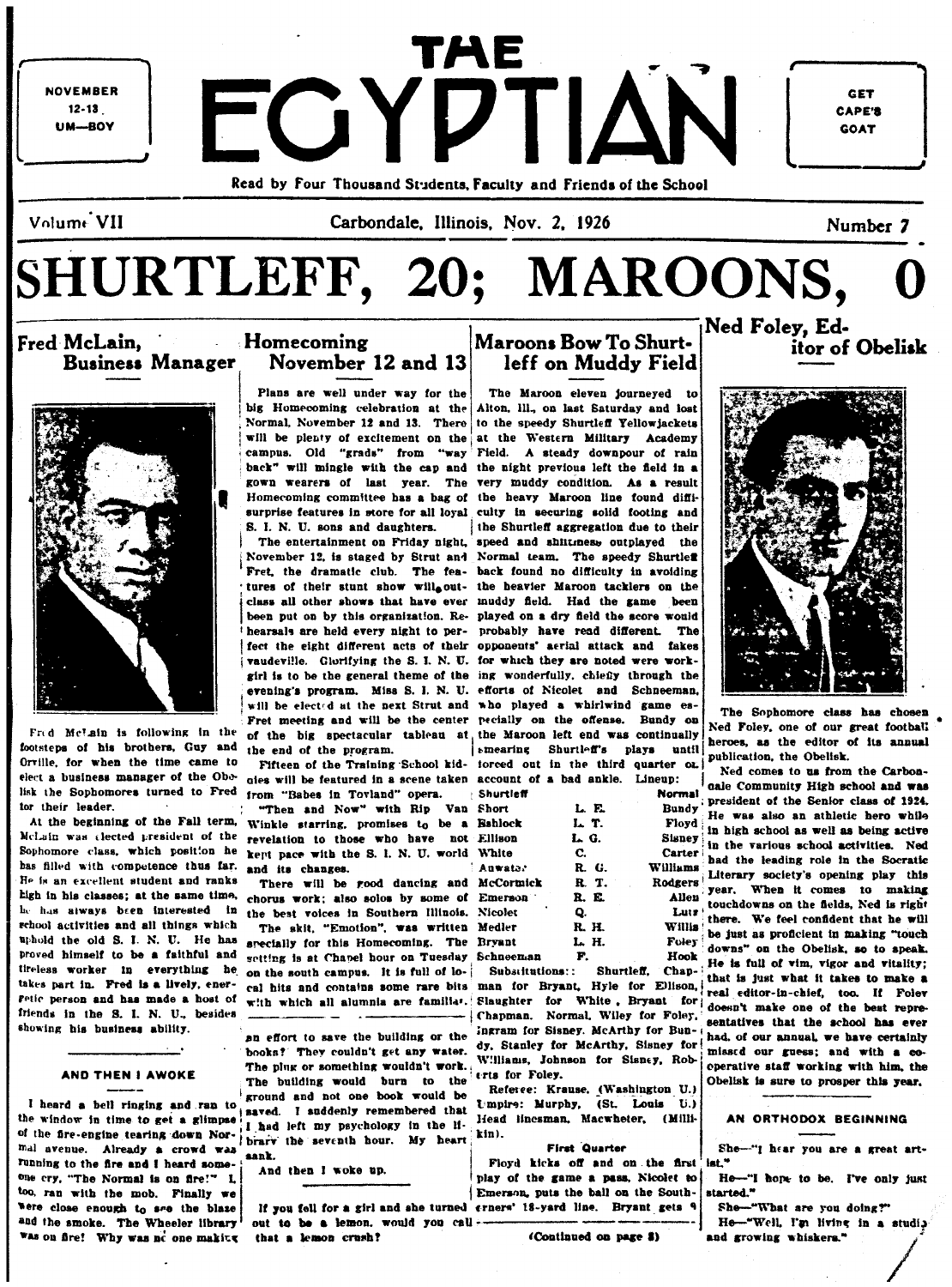#### MISS S. I. N. U. FOR ANNUAL MARDI GRAS

A change in the featuring of the various organizations was made the year. Instead of having several different floats, one for each different organization on the campus, this year for Carbondale's annual Mardi Gras, we will have one big and elaborate float. This float will represent each different class and each different organization of the school.

Last week at a mass meeting of all of the numerous classes, clubs. and societies, Miss Lydia Davis was selected as Miss S. I. N. U. She will be the "Queen of Knowledge." representing our Alma Mater: and seated on her magnificent throne, she will have representatives of the organizations who will pay her homage.

Miss Davis is a very attractive girl with a delightful personality which has won many friends for her in college. She had the leading role in the Zetetic Spring Play, "The Three Wise Fools", which was given in the spring of 1924. In this play she proved her excellent talent and her fame has followed her up with the climax heing that she has become Miss S. I. N. U. Lydia is a good worker in the Zetetic society and this year had the leading part in the society's opening play, "Safety First." She is president of Strut and Fret and secretary of the Illini.

The entire school is looking forward to the Mardi Gras and we feel confident that our float, featuring our Alma Mater with Lydia as Queen of Knowledge, will surely win first prize!

**ILLINI NEWS** 

The Illini held its regular meeting Monday night. October 25, with the president, Mildred Talbert, presidiug. Roll call showed all the members present. An interesting talk was given by Miss Velma Deason. The debate. "Resolved. That the S. I. N. U. should have a larger campus." was won hy the affirmative. Miss Jonah, our advisor, was with us. The following officers for the next six weeks were elected:

President-Lucinda Huck Vice president-Puth Grant.

Secretary and Treasurer-Mildred Neville. Usher-Mildred Talbert.

We extend a welcome to all who are interested.

#### **ANOTHER SPREAD**

Listen, good people, I'll tell you all About the feast in Anthony hall. In room 45, on third floor. Each ate all she could and then ate

more Of salad, sandwiches, and grapes: Pickles, cocoa, candy and cakes. Thetis, Mildred and Alberta Lee. Rebecca and Rose, the guests you

se3. Came to partake of the dainties so fine:

Departed saying they had a good time

All this happened on last Monday nieht. Vera, Lola, Esther sure treat you

right.

PATRONIZE OUR ADVERTISERS

### **JUST ARRIVED**

10 New Styles in Chic Shoes for College Girls. All New Fall Colors **Exclusive Patterns** Specially Priced \$6.00 to \$8.00

"Zip" in all the New Styles and Colors.

J. A. PATTERSON & CO. "Style Setter For Egypt"

#### **HUMIDITY**

It is not raining rain to me. It's something worse I fear,

THE EGYPTIAN

For as the clouds pour down ther floods

The slickers all appear.

### FOR GOOD THINGS TO EAT **IMPERIAL CAFE**

L. M. ATKISON, Owner and Manager Next to Gum's

### We Serve Delicious Toasted Sandwiches

### **CARBONDALE CANDY KITCHEN**

### Try Our Special Fancy Sundaes

### DE LUXE BARBER SHOP

**STUDENTS FIRST STOP** 

We appreciate your business

Six chairs-no waiting-service and courtesy to our

**Customers** 

Ladies' and Gents' Shoe Shining

PHILIP AUSTIN, Prop. 208 South Illinois Ave.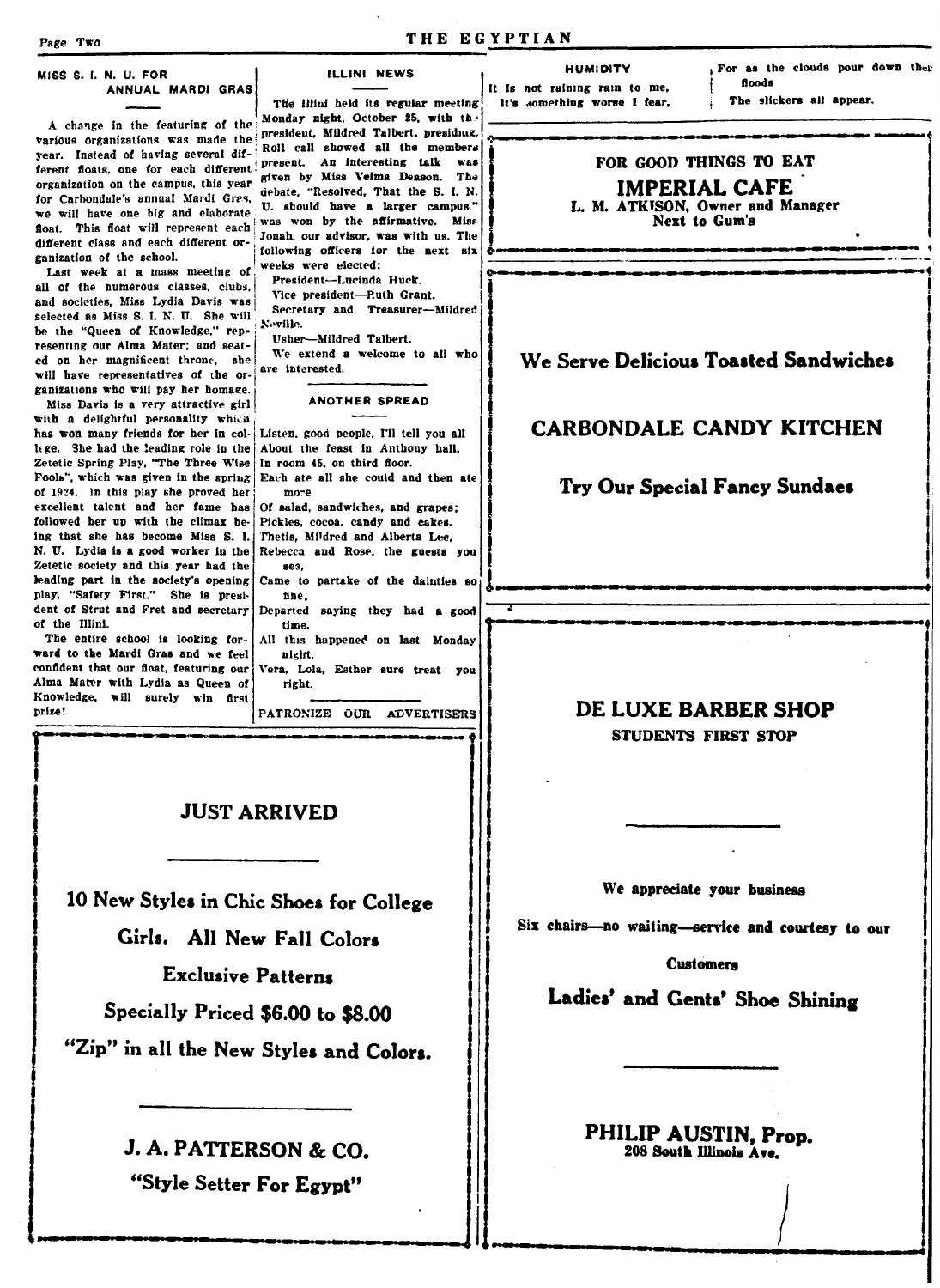## WHO'S WHO ON THE

The following includes a short bi- is 5 feet 11 inches tall and 21 years ography of some of the most promi- of age. neutral ces on the S. I. N. U. gridiron: Robert Rogers, one year at tackle<br>Captain James Hook of Vienna, on the Corinth, Miss., High school

III., played one year at guard, one team. Rogers is playing his fourth year at tackle and one at fullback year at tackle on the Maroons. Rog- playing his second year at center on on the Vienna High school team, ers weighs 204 pounds, is 5 feet 11 the Maroons. Louden weighs 153 Hook weighs 158 pounds, is 5 feet 8 inches tall and 22 years of age. 3-4 inches in height and is 20 years of age. Murphysboro four years.

Raymond Floyd, guard and tackle for three years at Carbondale C. H. year, but is now playing end. Allen year at end on the Maroons. Veach | Thomas Newton, tackle two years S. This is Cabbage's third year on weighs 161 pounds, is 5 feet 8 inches weighs 172 pounds, is 6 feet 2 3-4 and half two years at Johnston City the Maroon team, the first being at in height and 21 years of age.

**BARTH THEATRE** 

### WHERE THE STUDENTS GO

Wednesday, Thursday and Friday Carbondale's Own Movie with local people including.

> **Mildred Whiteside** Vernon Patterson Mr. J. R. Dorlaque

> > **Joe Howell**

Mrs. J. R. Dorlaque  $-IN-$ 

"A DAY IN HOLLYWOOD"

Presented by Carbondale Free Press

 $3 -$ Days  $-3$ 

ירדי

Regular Picture Program in Addition

Wednesday, November 3-A Paramount Picture

### "DIPLOMACY"

Thursday, November 4-Channing Pollocks

### "THE FOOL"

Friday, Nov. 5-Corinne Griffith, The Orchid of the Screen in

### "INTO HER KINGDOM"

Coming Monday and Tuesday, November 8-9 Eddie Cantor in

### "KID BOOTS"

' guard and the last two years at tac-FOOTBALL SQUAD kie. Floyd also carries a valuable field at Carbondale C. H. S. for three right toe. Floyd weighs 206 pounds, years and is now playing his second year at half on the Marcons. Foley weighs 162, is 5 feet 10 1-2 inches in Robert Rogers, one year at tackle height and 21 years of age.

> Francis Louden, center for two pounds, is 5 feet 8 inches in height Robert Allen, guard and tackle at and 19 years of age.

Robert : John Veach, end at Vienna for two played at guard on the Marcons last years and is now playing his second 18 years of age. inches in height and 19 years of age. H. S., is running at substitute full

> Benton H. S. Myron is playing his second year at guard on the Maroons. Ingram weighs 158 pounds, is 5 feet 5 inches in height and 20 years of running at substitute end on the Maage.

Stewart Williams, guard at Carbondale C. H. S. for two years and is now playing his second year at guard on the Maroons. Williams weighs 230 pounds, is 5 feet 11 inches in height and 20 years of age.

Walter Willis, fullback one year at Metropolis, is now playing his second year at half on the Marcons. Willis weighs 193 pounds, is 5 feet 9 1-2 inches in height and 18 years of age. Frank Bridges, half at Carbondale C. H. S. for two years, is playing his second year in the Maroon backfield. Bridges weighs 145, is 5 feet 8 1-2 inches in height and 19 years of age.

Harry Lutz, quarter at Carbondale C. H. S. for two years and is now playing quarter on the Maroons. Luts weighs  $147$  pounds, is  $5$  feet  $8$   $1-2$ inches in height and 19 years of age.

Farris Carter, center at Anna-Jonesboro C. H. S. for three years and now playing center on the Maroons. Carter weighs 170, is 5 feet 8 inches in height and 19 years of age.

Glenn Snidle, half for three years at Albion H. S., and is now playing his second year as a substitute half on the Maroons. Snidle weighs 175 pounds, is 6 feet in height, and 19 vears of age.

Clair Cox, quarter at Bridgeport H. S. for two years and now playing his second year as substitute back on the Marcons. Cox weighs 142 pounds. is 5 feet 9 1-2 inches in height and 20 years of age.

Paul Sisney, tackle at Carbondale C. H. S. for two years, is now playing at rubstitute guard on the Maroons. Sisney weighs 183 pounds, is 6 feet 1 inch in height and 18 years Wendell Margrave. Optional, Corem of age.

Floyd Wiley, quarter at Vienna H S. for three years and now playing at half on the Marcons. Wiley inches in height and 20 years of age. Wells weighs 172, is 5 feet 11 inches

in height and 18 years of age. William Bundy, end at Marion H.

S., for three years, and is now play-'PATRONIZE OUP. ADVERTISERS

Louis E. Foley played in the back- ing end on the Marcons. Bundy weighs 155, is 5 feet 9 inches in height and 19 years of age.

Evertt McGlasson, end at Christopher H. S. for four years and is now running as substitute half on the Maroons. McGlasson weighs 132 years at Carbondale C. H. S. and is pounds, is 5 feet 5 1-2 inches in height and 21 years of age.

> James Johnson, tackle one year at Centralia and now substitute tackle on the Marcons. Johnson weighs 185, is 5 feet 9 inches in height and

Myron Ingram, end one year at on the Marcons. Newton weigh 165 Ewing H. S. and guard one year at pounds, is 5 feet 10 inches in height and 19 years of age.

> Andrew McArthy, end at Carbondale C. H. S. for two years and now roons. McArthy weighs 152 pounds, is 5 feet 8 1-2 inches in height and 17 years of age.

Charles Roberts, half two years at Murphysboro H. S. and now playing substitute half on the Maroons. Roberts weighs 143, is 5 feet 8 inches in height and 18 years of age.

Dolph Stanley, end at Marion H. S. for two years and now running at substitute end on the Maroons. Stanlev weighs 162 pounds, is 5 feet 11 inches in height and 21 years of age.

William Attebury, guard and tackle at Fairfield H. S. for three years now playing substitute guard on the Maroons. Attebury weighs 165, is 5 feet 7 inches in height and 18 years of age.

Willard Allmon, center at Fairfield H. S. for three vears and now playing substitute center on the Maroons. Allison weighs 173 pounds, is 6 feet in height and 21 years of age.

Charles Rushing is playing his second year as substitute end. Rushing weighs 164 pounds, is 5 feet 11 inches in height and 21 years of age.

Earl Doty, end at Benton H. S. for three years and now substitute end on the Marcons. Doty weighs 146 pounds, is 5 feet 11 inches in height and 21 years of age.

The remainder will be given in next week's issue.

#### **AGORA**

The Agorean program for last Monday night as a debate and talk. The question was: Resolved. That no prizes should be given in public schools. Affirmative, Milford Akin, Walter Loy. Negative, Lemen Wells, Waller.

The program for next Monday is: Resolved, That a constitution should be passed giving congress control weighs 130 pounds, is 5 feet 8 1-2 over marriage and divorce. Phelps Crawford and Frank Armentrout are Lemen Wells is playing his second affirmative debators and Jess Good year as substitute tackle and guard. and Edwin Heinecke negative. This program had to be postponed because of the Hallowe'en celebration.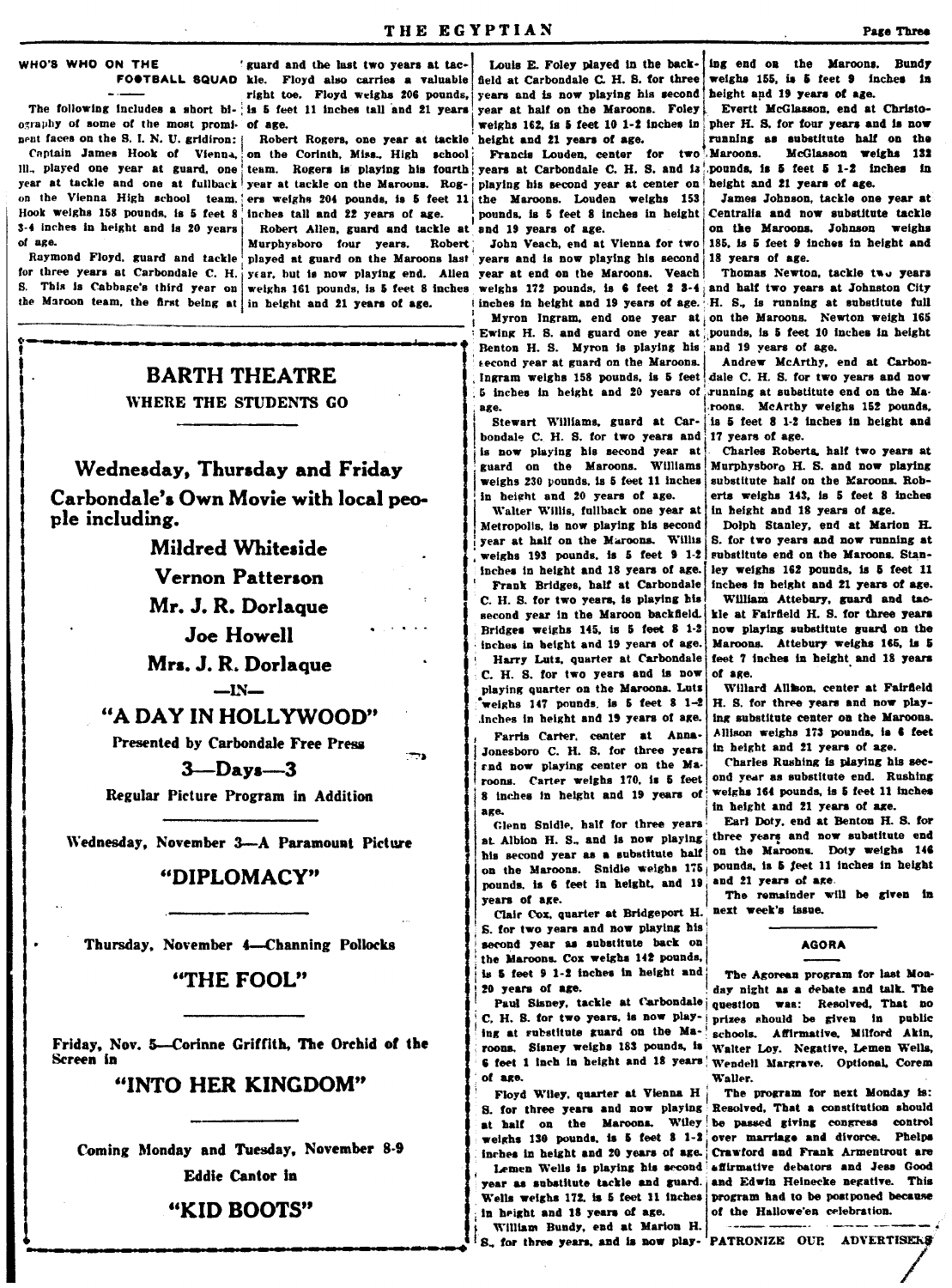

**Charter** 

College Press Association

Published every week during the Collegiate year by the students of the  $G$ . A. A. have organized a practice goose dinner. Mr. Scott was highly Southern Illinois State University, Carbondale, Illinois.

Entered as second class matter at the Carbondale Postoffice under the Act of March 3. 1879.

| Office:<br>Main Building, Room 16                                                                                          | Telephone:<br>University Exchange No. 171                                                                                                                                                                                                                                                                                                                                                  |  |
|----------------------------------------------------------------------------------------------------------------------------|--------------------------------------------------------------------------------------------------------------------------------------------------------------------------------------------------------------------------------------------------------------------------------------------------------------------------------------------------------------------------------------------|--|
| EDITORIAL STAFF                                                                                                            | <b>BUSINESS STAFF</b>                                                                                                                                                                                                                                                                                                                                                                      |  |
| Lemen J. Wells  Editor-in-Ghie!<br>Humor EditorBlanche Lentz<br>News Editor  Mary Saucr<br>Exchange Editor Mary Stephenson | Associate Editor  Charles Neely Business Manager Leland P. Lingle<br>Associate Editor.  Bessie Smith Adv. Mgr.  Bert Casper<br>Social Editor  Melba Davidson Advertising Mgr  Edwin Heinecke i<br>Literary Editor.  Corem Waller Circulation Mgr.  Mabel Jerome!<br>Typist  Alberta Kochlenbacn<br>Alumni Advisor  E. G. Lentz<br>Critic  Mae C. Trovillion Faculty Advisor Emma L. Bowyer |  |



### **LOOKING AHEAD**

Success represents the completion of a well planned campaign. The education of the thousands of young men in American schools would be more valuable to them and to the nation if each one were studying to prepare himself for some particular line of work. Unfortunately a great many young men, even at the time of graduation have not yet decided what they are going to do to make a living.

During the past few years, industry has made great progress in the use of machinery. At the present time efforts are devoted to eliminating waste and making better use of time. Any steps tending to make more valuable the time of students should play an important part in the national efforts towards increasing individual usefulness.

Some people have the notion that it is much harder to make a big success in business today than it was years ago. They would have you believe that the human element has been almost entirely eliminated from business and that at best a man can only become a big cog in the wheel. The record of the leading young men in industry today dispels that illusion. Almost all of them start at the place where most college men will startat the bottom.

If the business world is more crowded today than in your father's time, there is also a better spirit of co-operation there. If competition is keen, its purpose is not to destroy but to build up. The world does not work against you; it works for you. Its obstacles are for the quickening of your facilities. It's conflict is to make you strong. But it is a conflict wherein the happy warrior succeeds. Cultivate happiness and it will be for you a weapon.



Hockey? Yes. Have you seen those queer weapons the freshman girls have been carrying out-of-doors Thanksgiving. for their gym classes? Those are the hockey sticks and those freshmen Member girls have a hockey team. Now they are looking for a team to conquer. ment entertained a few of his friends A number of upperclassmen in the last Monday evening with a wild class. Won't you come out, Miss Up- elated over the fact as it was probperclass Girl, and join this practice? ably the first wild goose that he ever You need not be a member of G. A. killed in his life. The honored men A. to play, but you will be earning at the stag dinner were: "Mac", points toward an athletic letter. The "Skeezil" Allen, Leland Lingle and only requirement is that you be a Raymond Fly.  $-$  .  $-$ 

sophomore, junior or senior girl and that you come to practice at 4:15 on Monday and Thursday afternoons. The tournament will be played before

#### WILD GOOSE DINNER

Mr. Scott of the cience Depart-

THE FAMOUS Just arrived the New Fall Dresses. **Hats and Coats** 

### **GEO. D. CASPER**

**JEWELER** 

REPAIRING PROMPTLY DONE 205 South Illinois-Two Doors South of Prince

### S. I. N. U.

Woven into a BRADLEY Pull Over Sweater-Mareon and White-all wool Jersey. Get yours now

## J. V. WALKER & SONS, Inc.

**Quality Clothiers** 

### **COATS FOR FALL WEAR**

New fall coats in all the new materials, from plain finish to notty tweeds as well as smart plaids coats. Beautifully lined, many new and unusual trimming treatment.

We advise an early sclection.

JOHNSON, VANCIL, TAYLOR CO.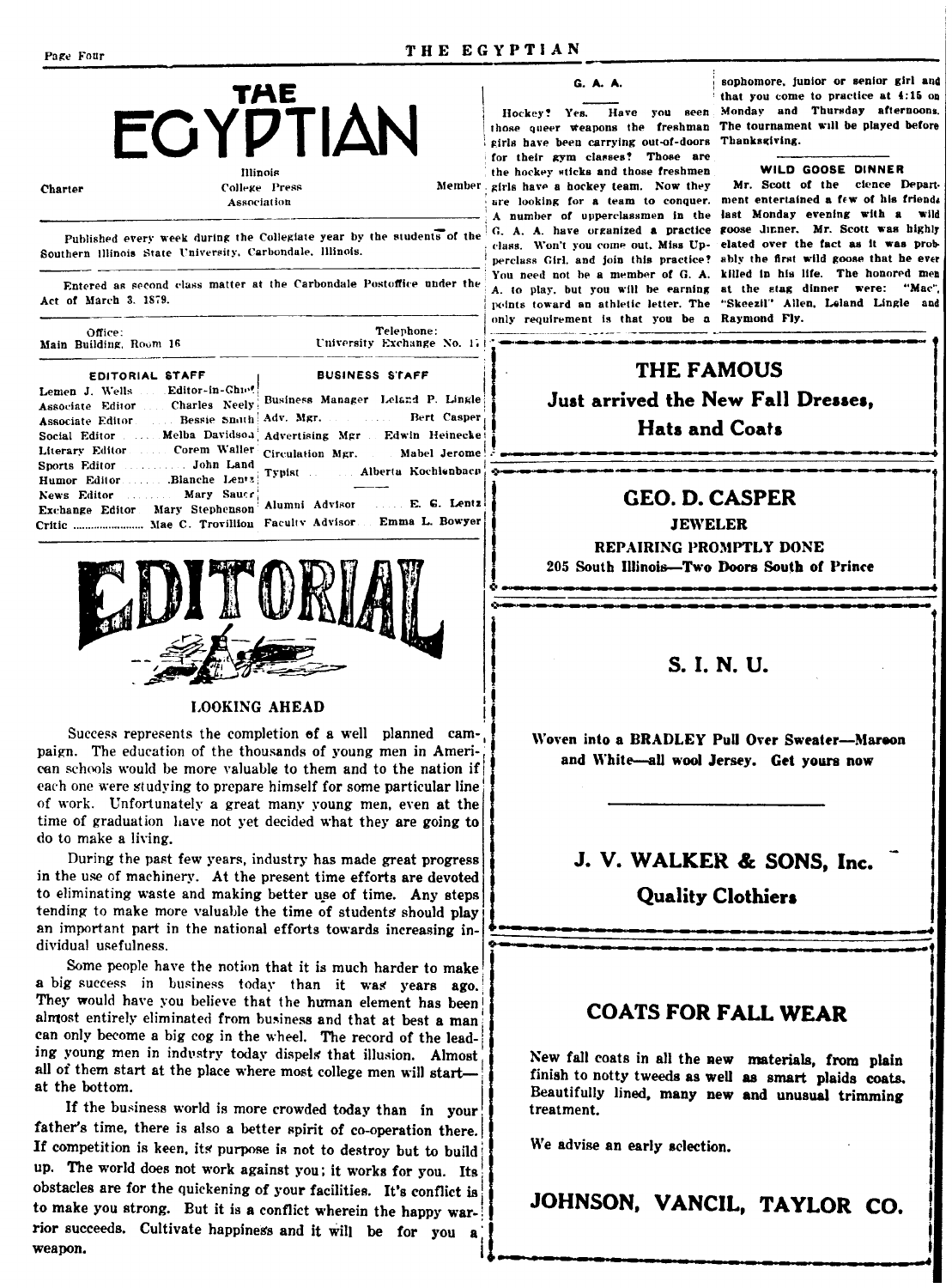#### THE ARROW AND THE SONG

I shot an arrow into the air, It fell to earth, I knew not where;<br>For, so swiftly it flew, the sight Could not follow it in its flight.

I breathed a song into the air, It fell to earth, I knew not where;<br>For who has sight so keen and strong. That it can follow the flight of song?

Long, long afterward, in an oak I found the arrow, still unbroke;<br>And the song, from beginning to end, I found again in the heart of a friend. -H. W Longfellow.

#### RANDOM SHOTS

I shot an arrow into the air, it fell in the distance, I knew not where, till a neighbor said it killed his calf, and I had to pay him six and a half (\$6.50). I bought some polson to slav some rats, and a neighbor swore that it killed his cats; and, rather than argue across the fence, I paid him four dollars and fifty cents (\$4.50). One night I set sailing a toy balloon, and hoped it would soar till it reached the moon; but the candle fell out on a farmer's straw, and he said I must settle or go to law. And that is the way with the random shot; it never hits in the proper spot; and the joke you spring, that you think so smart, may leave a wound in some fellow's heart.

-Emporia Gazette.

#### \$150 PRIZE ESSAY CONTEST

State Normal:

under the following headings:

Transportation in Modern Life. Methods of Transportation. Railroads 100 Years Old. A Nation Built by Rail. The Railway Organization. Buvers of Railway Service. Servants of the Public, How Railroads Are Owned.

At the end of the year, this series fortation," copies of which are avail-; tom of the last page. able at your library.

and future years upon a determina- Chicago, Ill. tion of the value of such advertising. the Illinois Central System is offer.

"The Place of the Railroads in the Life of the American People," based To the Students of Southern Illinois upon the information provided in tthe series last year and upon the stu-In order to stimulate interest in dent's own observation of the trend railway subjects among the college of modern business. In addition, a and university men and women of special prize of \$100 will be awarded its territory, the Illinois Central Sys- the author of the essay adjudged the tem last year published in student best among those received from the newspapers and magazines a series forty-one colleges and universities on of eight educational advertisements the Illinois Central System participating in this contest. Each essay submitted therefore will be a possible winner of \$150.

> The conditions of the contest are as follows:

Subject: "The Place of the Railroads in the Life of the American People."

Length: 700 to 1,000 words.

Preparation: Typewritten, doublewas reprinted in a booklet entitled. apaced, upon paper 81/2 by 11 inches. A Short Course in Railway Trans- Sign name and address at the bot-

Submission: Mail to L. A. Downs, In order to base its plans for this President Illinois Central System

Closing date: November 30, 1926. Competent judges will pass upon ing a cash prize of \$50 for the best the essays, and the names of the essay by a student of the Southern winners will be announced shortly fillnois state normal upon the subject, after the first of the year. Essays

> **JUST ARRIVED** New line of Fall Hats, Caps, Shoes, Shirts, Ties, Sweaters, etc. Step in and see them

### **F. B. SPEAR**

**302 South Mlinois** 

will be judged primarily upon the thoughts developed, although neatness, clarity and brevity will carry weight. The railroad reserves the right to retain for its own use the winning essays. Others will be returned to their authors if so desired. If further information is desired with respect to the terms of the contest, write L. A. Downs, President, Illinois Central System, Chicago, Ill.

I caressed her-Petting, I used soft words. Then my patience Passing the breaking point, I swore. Still she refused to obey My entreaties. Lizzia is hard to start these cold mornings.

**Negative** Callsthenics-"Gracious how fat Betty is getting to be!" "That's because she daily doesn't."

PATRONIZE OUR ADVERTISERS

### WE GIVE A COMPLETE BEAUTY SERVICE **JOHNSON BEAUTY SHOP Licensed Operator**

Phone 279-Y

207 1-2 N. Ill. Ave.

### **Subscribe for The Egyptian**

### **STYLE SHOP**

Just arrived New Fall Jersey Dresses special \$10.75

### ELITE BARBER SHOP

Hair Cutting Specialist Plus Courtesy

#### **Sam** Cecil **MORRIS AND DAVIS**

O. K. BARBER SHOP East of New Hundley

First class Work. First Class Equipment Student's work solicited. Ladies hair cutting a specialty. Try our Lucky Tigar Tonic-Best for dandruff

### **PERSONALITY**

Individuality in your shoes and wearing apparel helps to give you that clusive charm called personality.<br>We have shoes that are so striking in individuality that they seem to be designed for you alone. -And they are so moderately priced

### Maloney's Shoe Store **EXPERT SHOE REPAIRING**

114 S. Illinois Ave.

**Next to Hewitt's** 

Page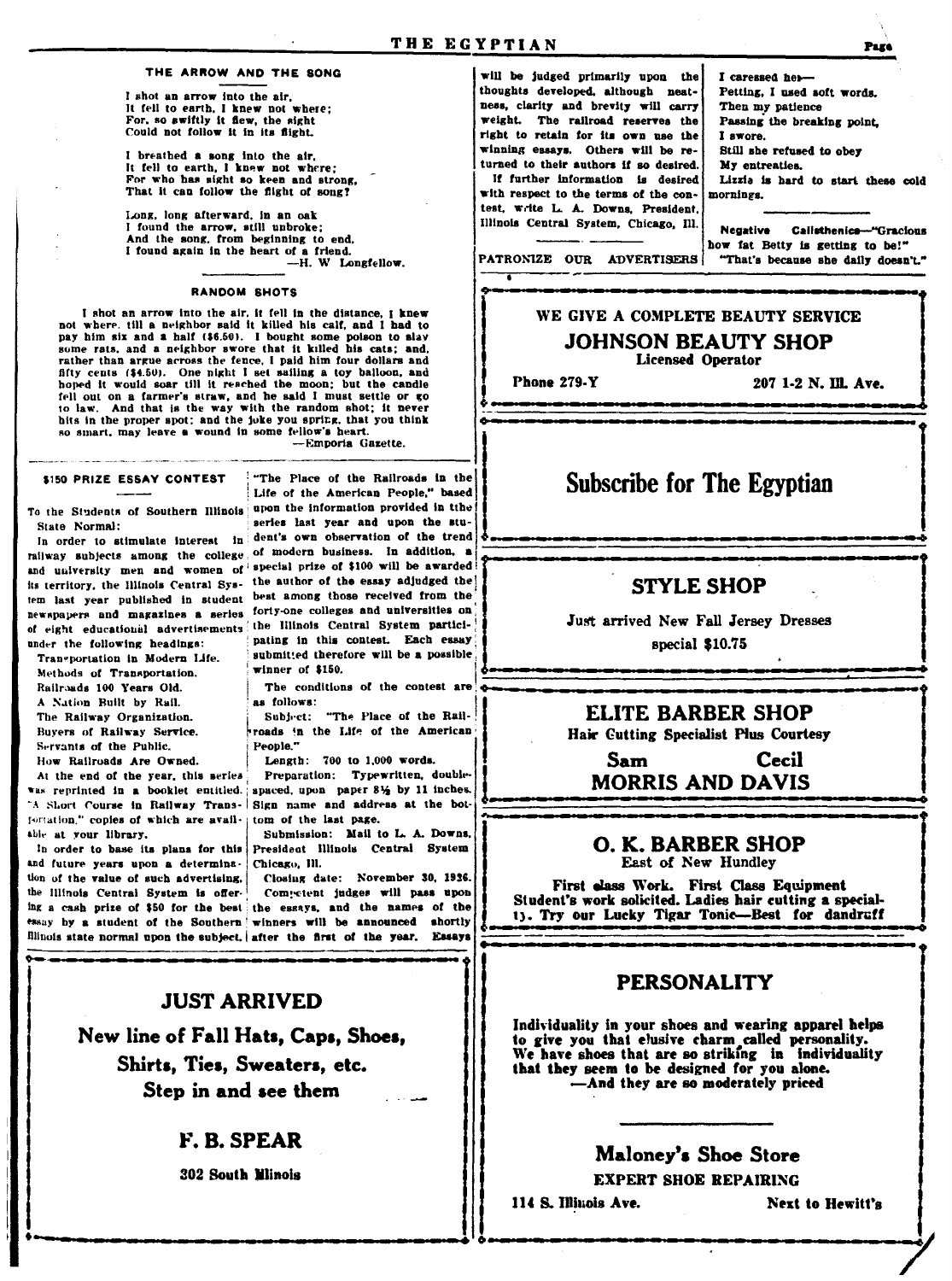Page Six

#### **EGYPTIAN** SOCRATIC SOCIETY

Socratic Society held a call meet- asked: Freshmen. ing Tuesday. Oct. 26, in the Socratic hall for the purpose of nominating period impressed me most on accandidate for offices for the next six count of the way the devotional exweeks. The following were nominated and are to be voted on by the society at the next meeting: President-Mabel Jerome.

Vice-president-Guy Roberts. Corresponding secretary - Marguerite Burns, Mildred Anderson.

Recording secretary-Rhea Hill. Ada Dickson.

Usher-Hobert Sistier.

Last Friday evening, the Freshmen of Socratic Society gave the follow- 1 ps. ing program:

Selection-Orchestra. Reading-Betty Fulton. Piano solo-Francis Boyd. Talk--Miss Bowver. Trombone solo-Rolland Eise. Reading-Rena Hill

Stunt-Group. The hall was decorated in Hallow-

time was shown everyone. Come on Socrats! Let's keep go program was: ing!

Miss Mary Lingle, who is teaching second grade in West Frankfort Curtis. schools, came all the way to Carbondale to see the Zetetic play, "Safety First," last Friday night.

THE INQUIRING REPORTER Question: What about S. I. N. U.

Doris Reiman: At first the chapel ercises were conducted. 1 had always wondered how chapel was con-

Harlowe Arras: The friendly atmosphere of the school impressed me. I think the students are easy to get acquainted with.

Bessie Curtis: The good-looking hoys-I guess, that's all I can remember.

Helen Etherton: The district cut-

Kathleen Hinchcliff: I noticed the friendly attitude of students and teachers and the Southern atmosphere of the school.

#### ZETETIC SOCIETY

Last Friday evening the Zetetic e'en colors and the whole evening Society put on another interesting had a Hallowe'en air to it. A good program. The preceding Friday, "Safety First" made a big hit. The

- 1. Orchestra.
- 2. Piano solo-Florence High. 3. Humorous Reading - Bessie
- 4. Book Review-Bert Casner.
- 5. Violin Solo-Myrtle Lingle.
- 6. Vocal solo-Alyce Jugram.

## **FULL OF SURPRISES!**

### Jonteel Assorted Chocolates

For Hallowe'en

### **HEWITT'S DRUG STORE**

### **ATTENTION LADIES**

Holeproof Hosiery Full Fashioned-In every color-<br>for every occasion there is a full-fashioned number that clings with perfect smoothness and imparts slender graceful lines to charming ankles.

Wonderful wearing hose, no imperfections and no<br>flaws. The price is \$2.00 the pair. Other grades of Holeproof hose \$1.00 and \$1.50.

### **JESSE J. WINTERS**

Clothing, Furnishings and Hats

7. Surprise.

were elected. They were: President-Bessie Smith.

Vice-President-Corem Waller. Cor. Secretary-Kate Brewer. Editor-Bessie Curtis. Chorister-Martha Brown. Librarian-Mary Tedrow. Usher-Lemen Wells.

**MISS BOWYER LOSES** 

Miss Bowyer is mourning over the loss of her one and only gold tooth was Tuesday at Chapel period.

which was stolen while she was a Last Wednesday at a call meeting her trip to Jerseyville doing institute has impressed you most? Whom the officers for the next six weeks work. It was her most expensive tooth and she is offering a reward to anyone who can locate the thief. In had just been recently made by onof the dentists downtown and was left lying on his table. 1 the night someone entered the office and stok the tooth, along with other valuables. A new tooth is being made, however and Miss Rowver houes to be able to smile again without exposing a GOLD TOOTH vacant place in her mouth.

Wee wunder where Alyce Ingran

# C. E. GUM

**Jeweler and Optometrist Complete Gift Shop** 

### **STUMBLE INN**

**Hot and Cold Sandwiches** 

**Home Made Pies** 

Fountain Drinks-Hot and Cold

#### **OUR STUDENT FRIENDS**

We offer you Quality, Price and Service<br>New Fall Silks, Neckwear

Nice showing in new silk hosiery.

Make the McPheeters, Lee & Bridges store your downtown headquarters. Cash your checks, store your baggage, wrap your parcels, meet your friends.

### McPHEETERS, LEE & BRIDGES

Dry Goods, Notions, Shoes **Pictorial Review Patterns** 

Phone 196

Phone 196

#### THE EGYPTIAN

**Gueted**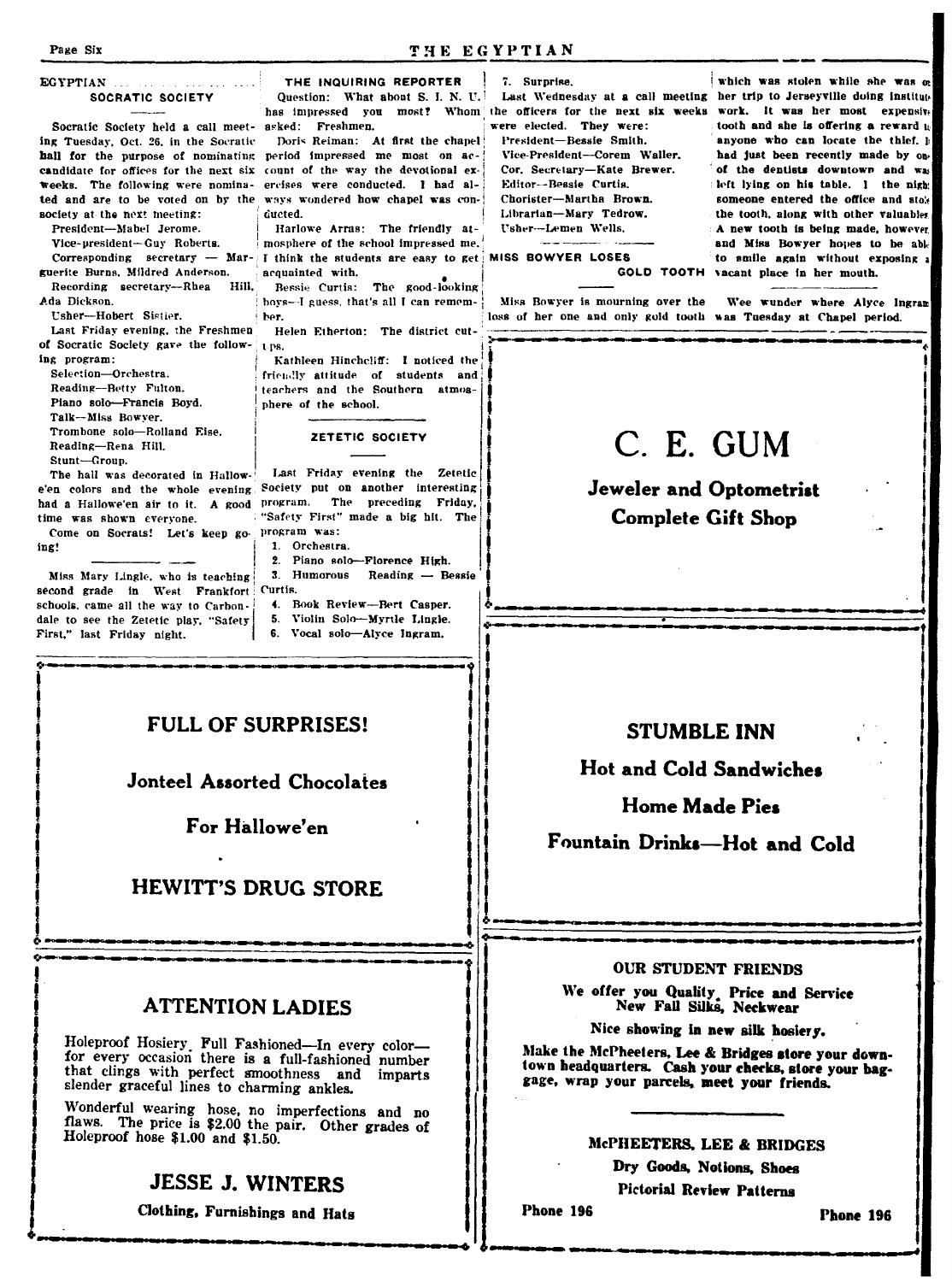"Sin."

Y. W. C. A. Our meetings are full of pep and

enthusiasm. We are learning new songs and at last getting the old Y spirit. Mr. Lentz visited the girls Tues-

day evening. He took his subject for the evening from the book "This erty. A young lady telling a young Freedom." Mr. Lentz is always a friend to the Y. W. and his audience was a very appreciative one.

reading.

We are beginning a Bible course which is to be full of interest.

There are many students who attended college here in the past who were members of the organization and have not yet affiliated with us We welcome both old and new members.

Our meetings are held regularly Tuesday evenings at 6:30 in the Ztetic hall.

#### **FACULTY NEWS**

R. E. Muckelroy was at Nashville last Wednesday.

F. H. Colyer lectured at the Vienna institute last Wednesday and Thursday.

Last Thursday R. E. Muckelroy was at Chester. From there, on Friday, he went to Waterloo.

Geo. D. Wham lectured at the Vienna institute last Thursday and Fridav.

Candies

Soda Fountain

Phone 276

He: Are you a flying dove or a setting lark? She: I am a fiving dove (meaning

OLDTIME COURTSHIP

I am single). She: Hands off and tongue at lib-

man to stop trying to caresa her. Scarcely stand back and let plentl-

ful take your place. A young man Lucille Throop gave a humorous taking his sweetheart from another man.

> Wee wunder how much salary Gail **Beasley draws as assistant matron of** Anthony Hall?

New Anthony Hall girls wunder if it is possible to get dates that are not the old girl's spoken for men. Wee wunder if Mary Tedrow has

adopted the basketball manager. Jessie Hays says he wunders some

times how it is that some folks are so dense, they can learn to speak good English but can't learn to speak good sense.

#### **WINTER'S COMING**

The au'umn leaves go swirling past. And winter's coming all too fast; The fragrant flowers, the scented hay.

Alas, alas, have had their day, The autumn tints now hold full sway.

## ELKS CHARITY CARNIVAL

Carbondale. Illinois

### October 27, 28, 29, 30, Nov. 1st

7-Piece Orchestra Every Night

**Ball Room Newly Decorated** 

### 10c Dances

# **AMERICAN CAFE PLATE LUNCH 30c**

HOME MADE PIES **FIRST CLASS SERVICE** 

Your Feet Will Carry You Through If They Are Properly Shod

### **THE FASHION BOOTERY**

WILHELM DRUG CO.

۴

The Students Drug Store

Ask to see our new Normal School Seal Stationery and Single and Double Compacts.



Latest Records and Sheet Music, Pianos, small instruments and Supplies

MILLIGAN-BROCKETT MUSIC CO.

### SETTLEMOIR'S SHOE HOSPITAL Home of Quality Shoes Repairing

NEXT DOOR TO BARTH THEATRE Work done while you wait